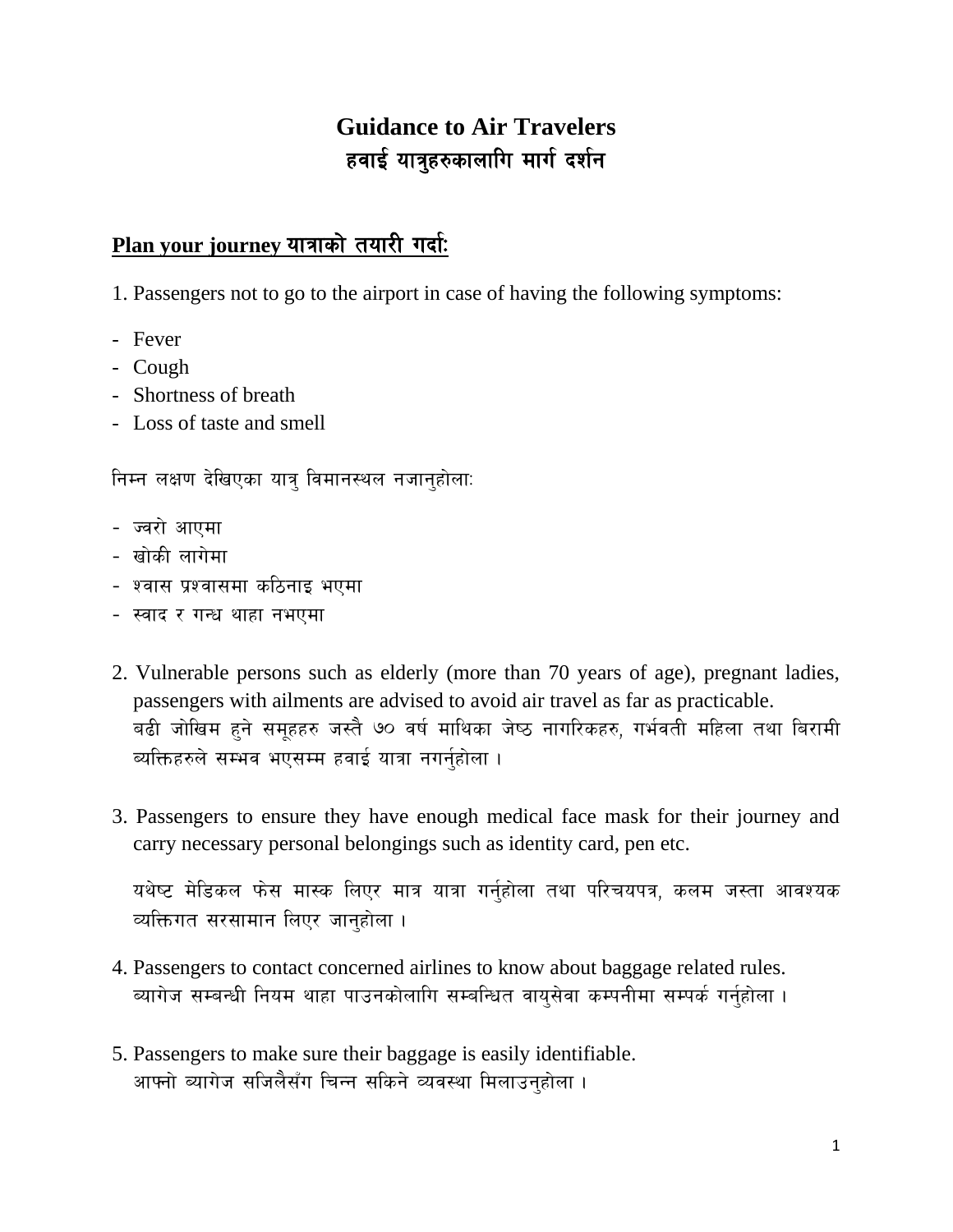- 6. No meeting and greeting permitted at airports. विमानस्थलमा बिदाई वा स्वागत गर्ने कार्यलाई निषेध गरिएको छ।
- 7. Passengers not to bring pet animals to the airport. विमानस्थलमा घरपालुवा पशुपंक्षी नलैजानुहोला ।
- 8. Passengers to report at the airport on reporting time as advised by the airlines. वायुसेवा कम्पनीले तोके अनुसारको समयभित्रै विमानस्थल पुग्नुहोला ।

## At the airport विमानस्थलमा:

- 1. Passengers to allocate enough time for checks and new procedures. जाँचहरु तथा नयाँ प्रकियाहरु परा गर्न पर्याप्त समय छटयाउनहोला ।
- 2. Passengers to wear a medical face mask all the time at the airport. विमानस्थलभित्र निरन्तर रुपमा मेडिकल फेस मास्क लगाउनहोला ।
- 3. Passengers to follow cough etiquette and wear a medical face mask to protect themselves and fellow passengers. खोकी सम्बन्धी सभ्य आचरणको पालना गर्नुहोला । आफू तथा सँगै यात्रा गर्ने अन्य यात्र्को सुरक्षाकोलागि मेडिकल फेस मास्क लगाउनुहोला ।
- 4. Passengers to reduce the risk of virus transmission by minimizing interaction with people during the entire journey. भाइरस संक्रमणको जोखिम कम गर्न यात्रा अवधिभर मानिसहरुसँग सकेसम्म कम कुराकानी गर्नुहोला $|$ ।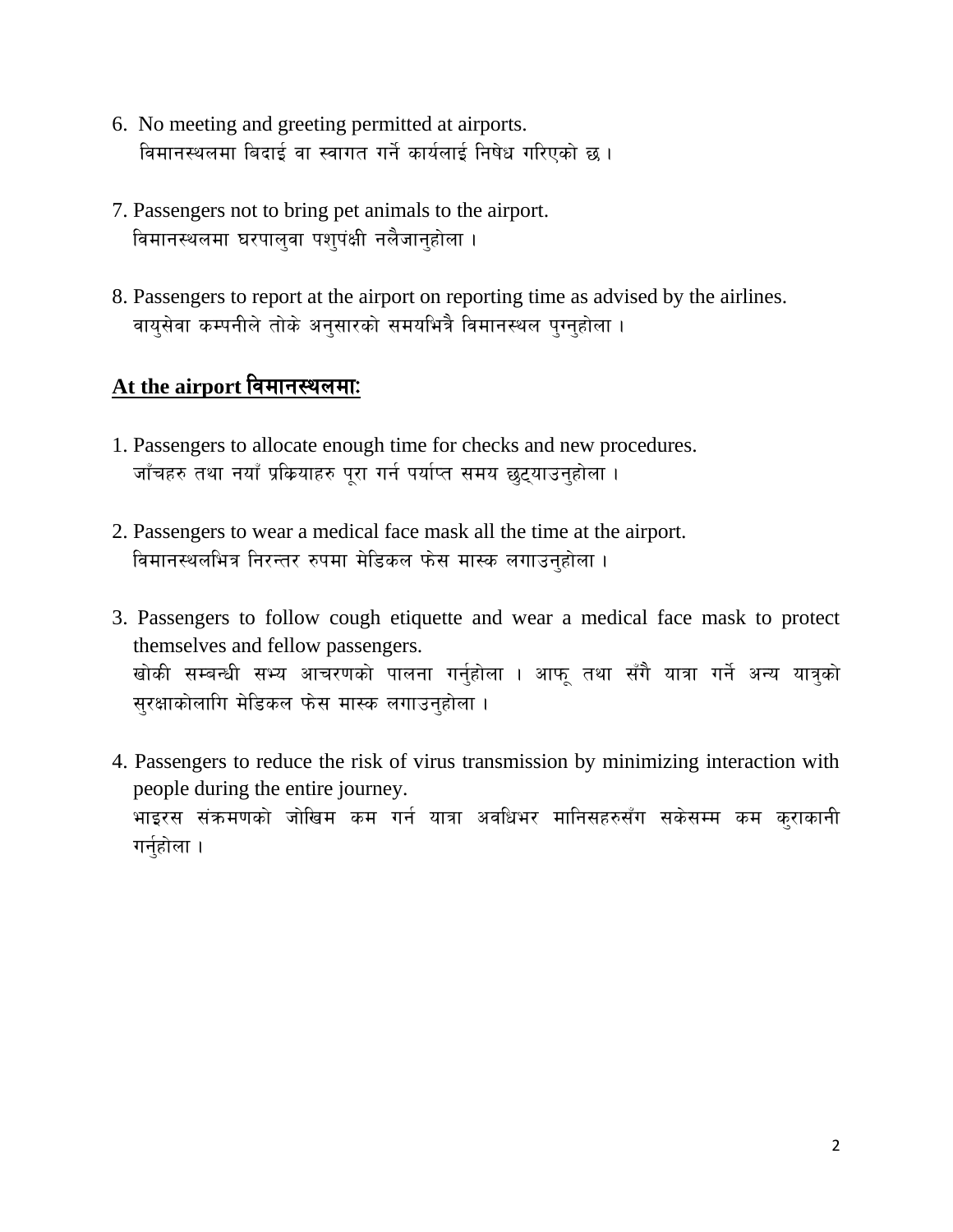#### Departure airport प्रस्थान विमानस्थलमाः

- 1. Passengers to wear a medical face mask all the time at the airport. विमानस्थलभित्र निरन्तर रुपमा मेडिकल फेस मास्क लगाउनहोला ।
- 2. Passengers to fill up self health declaration form and submit to the concerned airlines during check-in. चेक इन गर्न् अघि स्वास्थ्य स्वघोषणा फारम भरी सम्बन्धित वायुसेवा कम्पनीलाई बुभ्काउनुहोला ।
- 3. Passengers to check in online, if available, and have all travel documents ready. उपलब्ध भएसम्म अनलाइन चेक इन (विद्युतीय चेक इन) गर्नुहोला, तथा यात्राकोलागि आवश्यक कागजात लिएर मात्र विमानस्थल जानुहोला ।
- 4. Passengers to contact airport or airline staff in case of any question or concern. केही जानकारी आवश्यक भएमा विमानस्थल वा वायुसेवाका कर्मचारीसँग सम्पर्क गर्नुहोला ।
- 5. Passengers not to occupy the chairs marked 'not for use'. प्रयोग गर्न नमिल्ने' चिन्ह अंकित कुर्सीमा नबस्नुहोला ।
- 6. Passengers to follow all signals and signage displayed at the airport. विमानस्थलमा राखिएका संकेत तथा चिन्हहरुको पालना गर्नुहोला ।
- 7. Passengers to maintain specified physical distancing at the airport. विमानस्थलभित्र तोकिएको भौतिक दूरी कायम राख्नुहोला ।
- 8. Passengers to dispose all bio hazardous materials like used masks, gloves, tissue etc. in the designated disposable bins placed at different locations of the airport. प्रयोग गरिएका मास्क, पञ्जा, टिस्य् जस्ता जोखिमयुक्त सामानहरु विमानस्थलका विभिन्न स्थानमा राखिएका निश्चित फोहरदानीभित्र मात्रै राख्नुहोला ।

## In the Plane बिमानमा:

1. Passengers to maintain hand hygiene, follow cough etiquette and continuously wear a medical face mask.